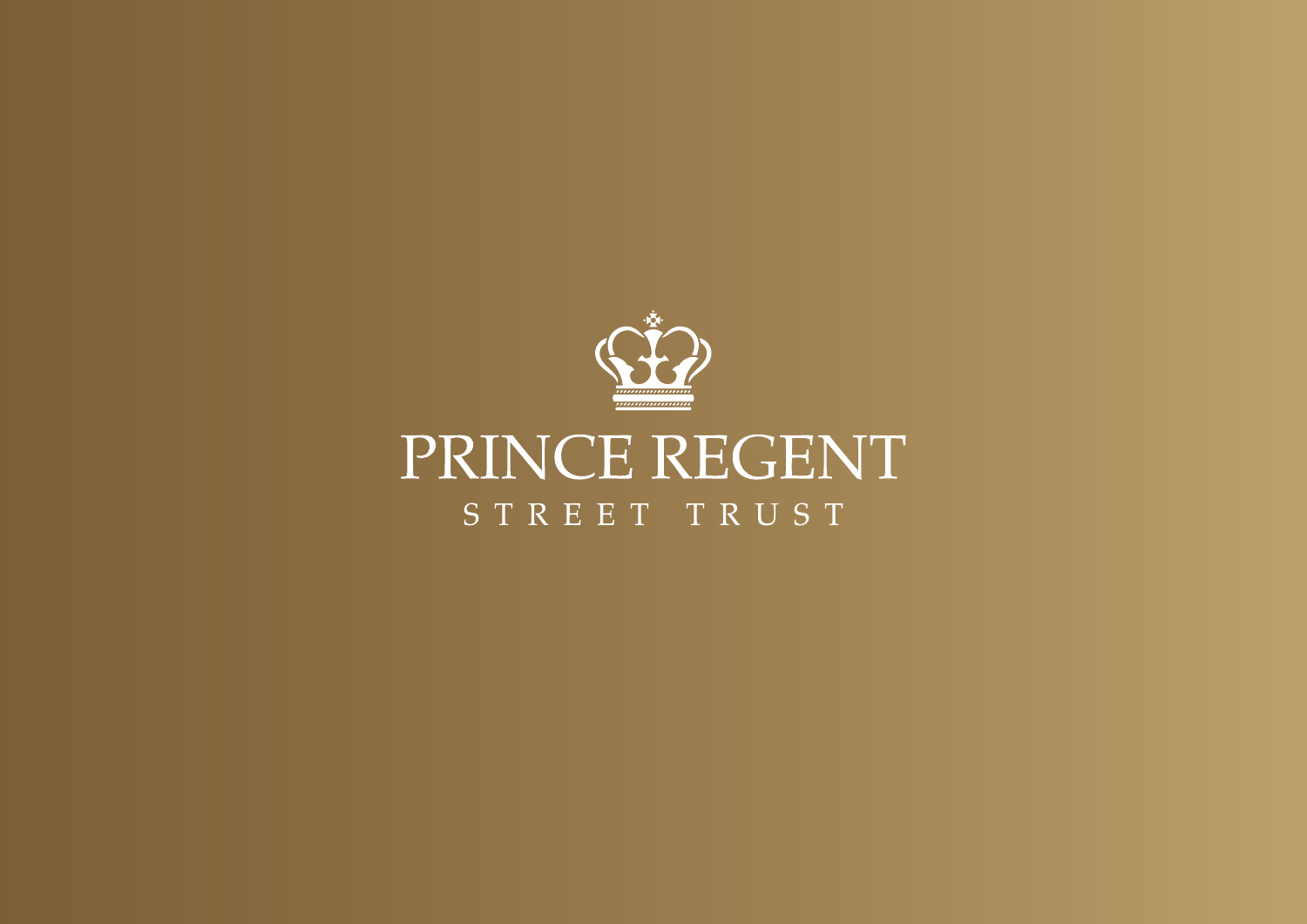

*At the heart of our school improvement strategy is a commitment to working in partnership with all our schools, and to support all schools in being self-improving, and to achieve a school-led system.*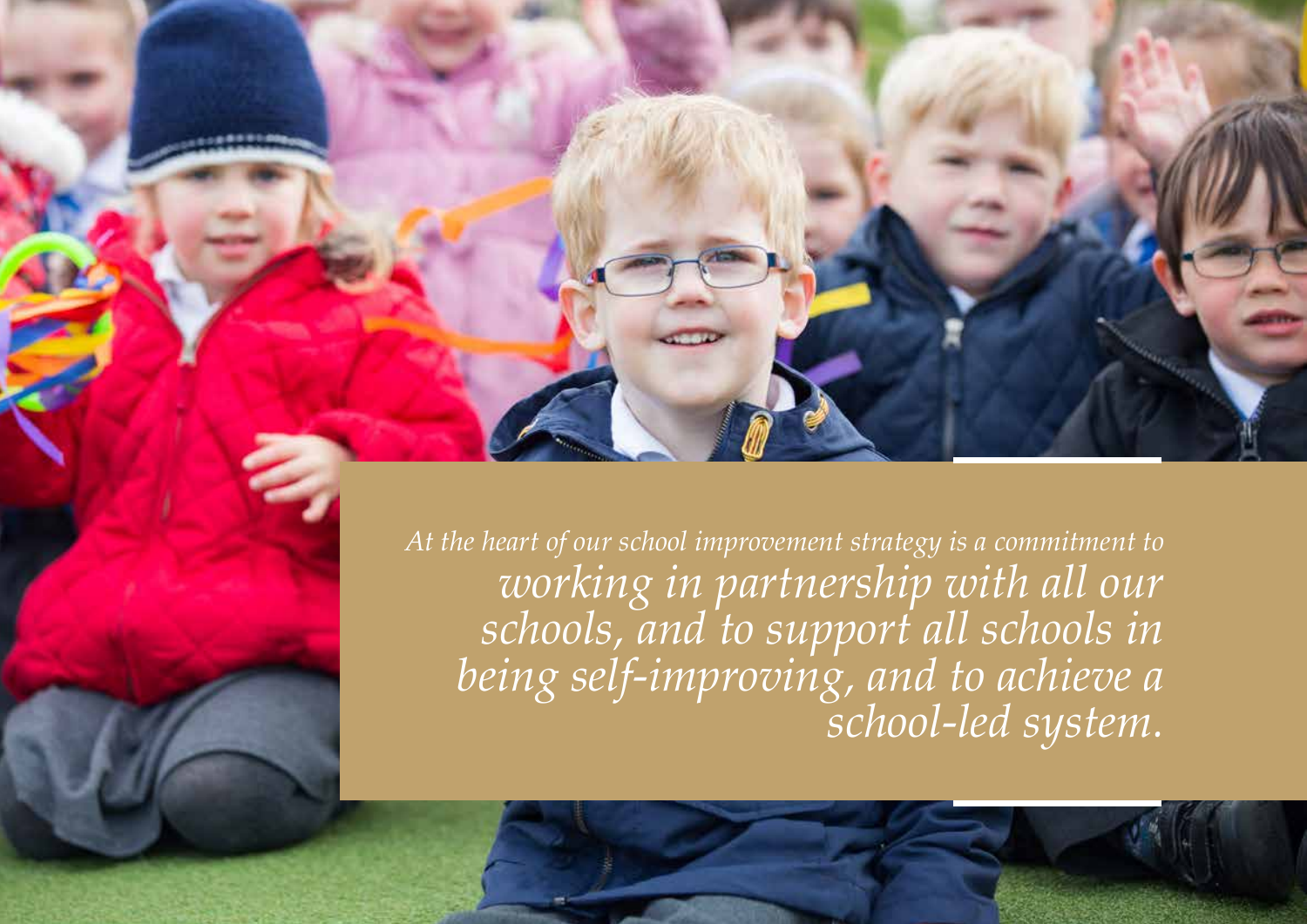



**CEO Designate |** Mrs J. A. Armstrong **| Phone:** 01642 955883 / 07538 522223 **| Email:** julia.armstrong@princeregenttrust.co.uk

**CFO /COO |** Mr R. Powner **| Phone:** 01642 955883 / 07889 022807 **| Email:** ryan.powner@princeregenttrust.co.uk

# **Trust Schools**



 $\bigoplus$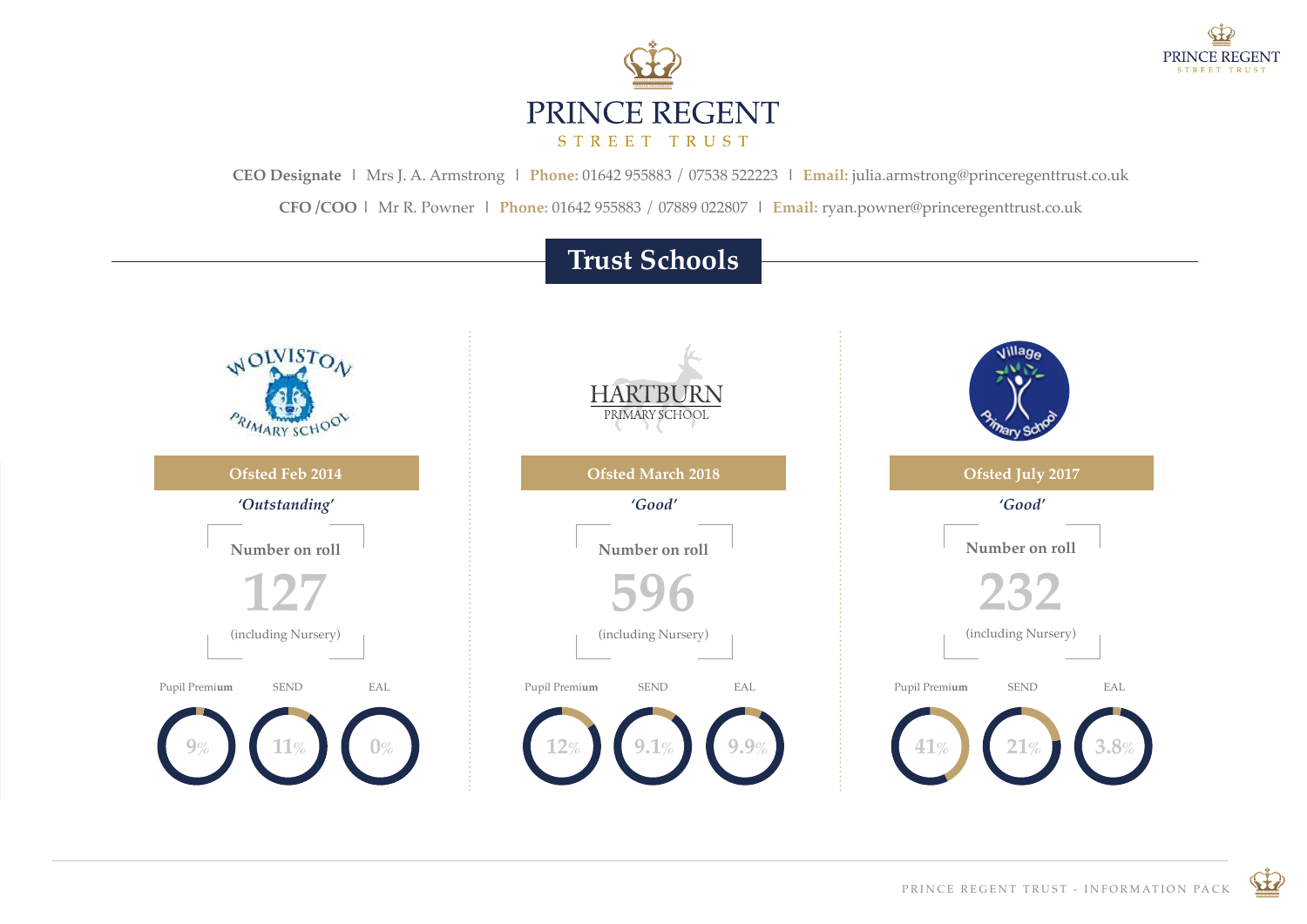

At the heart of our school improvement strategy is a commitment to working in partnership with all our schools, and to support all schools in being selfimproving, cand to achieve a school-led system in order to promote and secure:

- We have a proven track record of sustained school improvement
- Designated System Leader St John Vianney, Hartlepool Northern Teaching Hub
- At least good levels of achievement for all children with many children achieving outstanding outcomes
- High quality teaching and learning
- Cross Trust working parties
- Effective leadership and governance in all schools
- Access to high quality professional development for staff enabling sustained and continual improvement and developing a workforce in line with future succession planning needs and talent management policies
- Opportunities for the identification and dissemination of effective practice and engagement in research and development including teacher inquiry
- Safe schools with fair access
- Affordability and value for money

*It is the aim that every school in the Prince Regent Street Trust is at least a good school and, if not already an outstanding school, aspiring to become one.*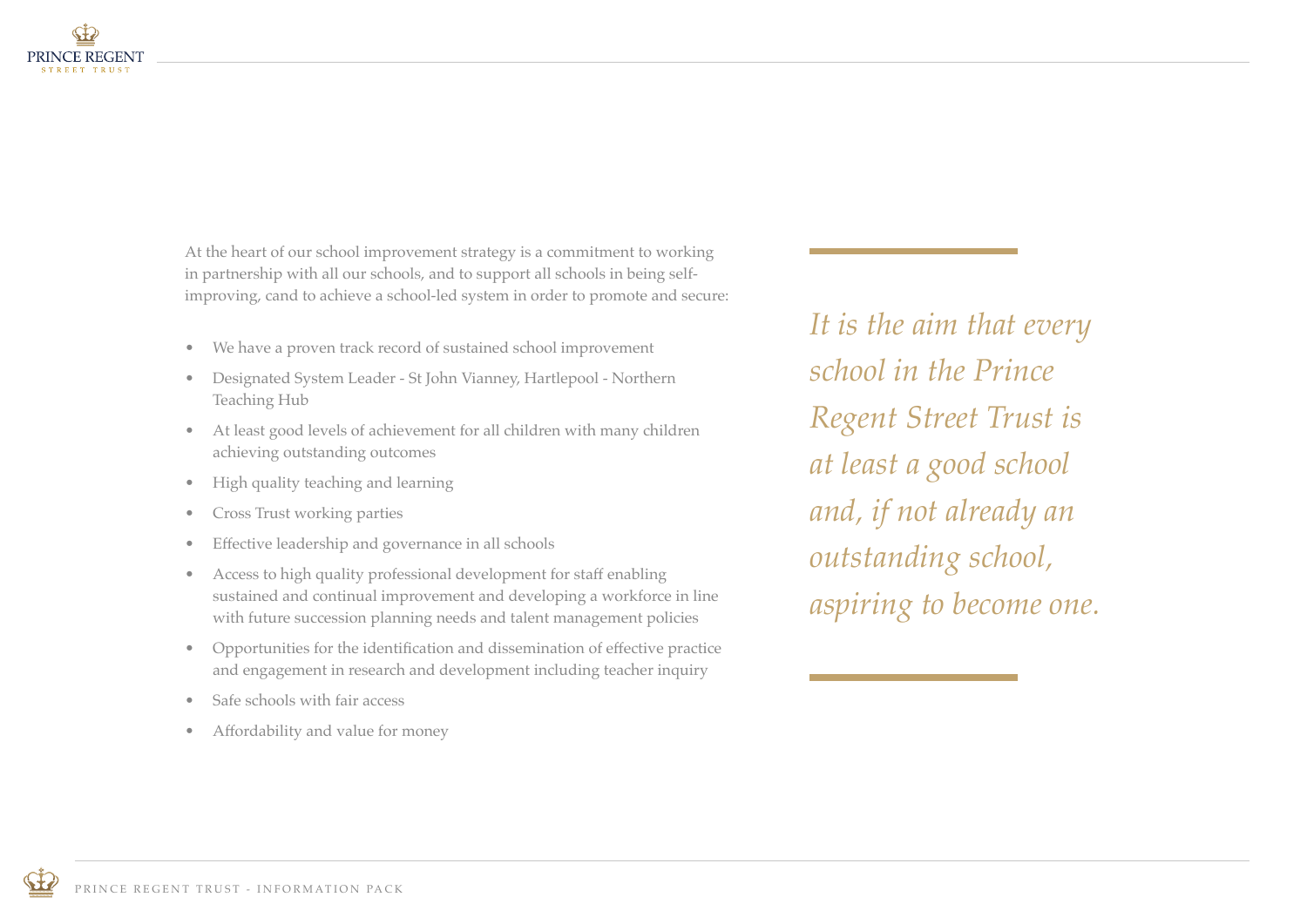

*Founded on the Principles of the Primary Curriculum, the Prince Regent Street Trust is a group of three local good/outstanding primary schools with a common* 



PRINCE REGENT TRUST - INFORMATION PACKAGE IN THE UNIT OF THE UNIT OF THE UNIT OF THE UNIT OF THE UNIT OF THE U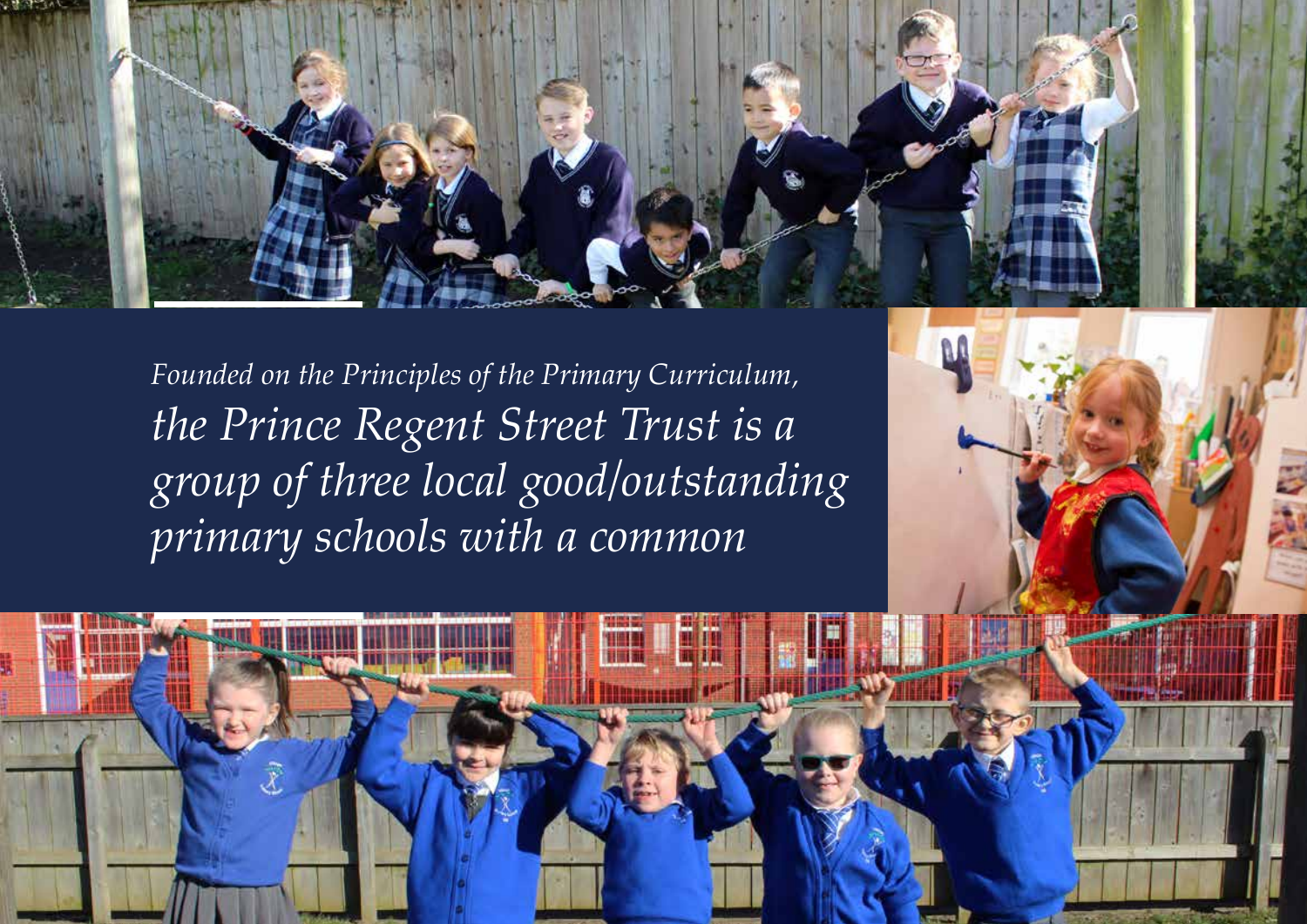



*The Prince Regent Street Trust is fundamentally one of sustainable school improvement.*

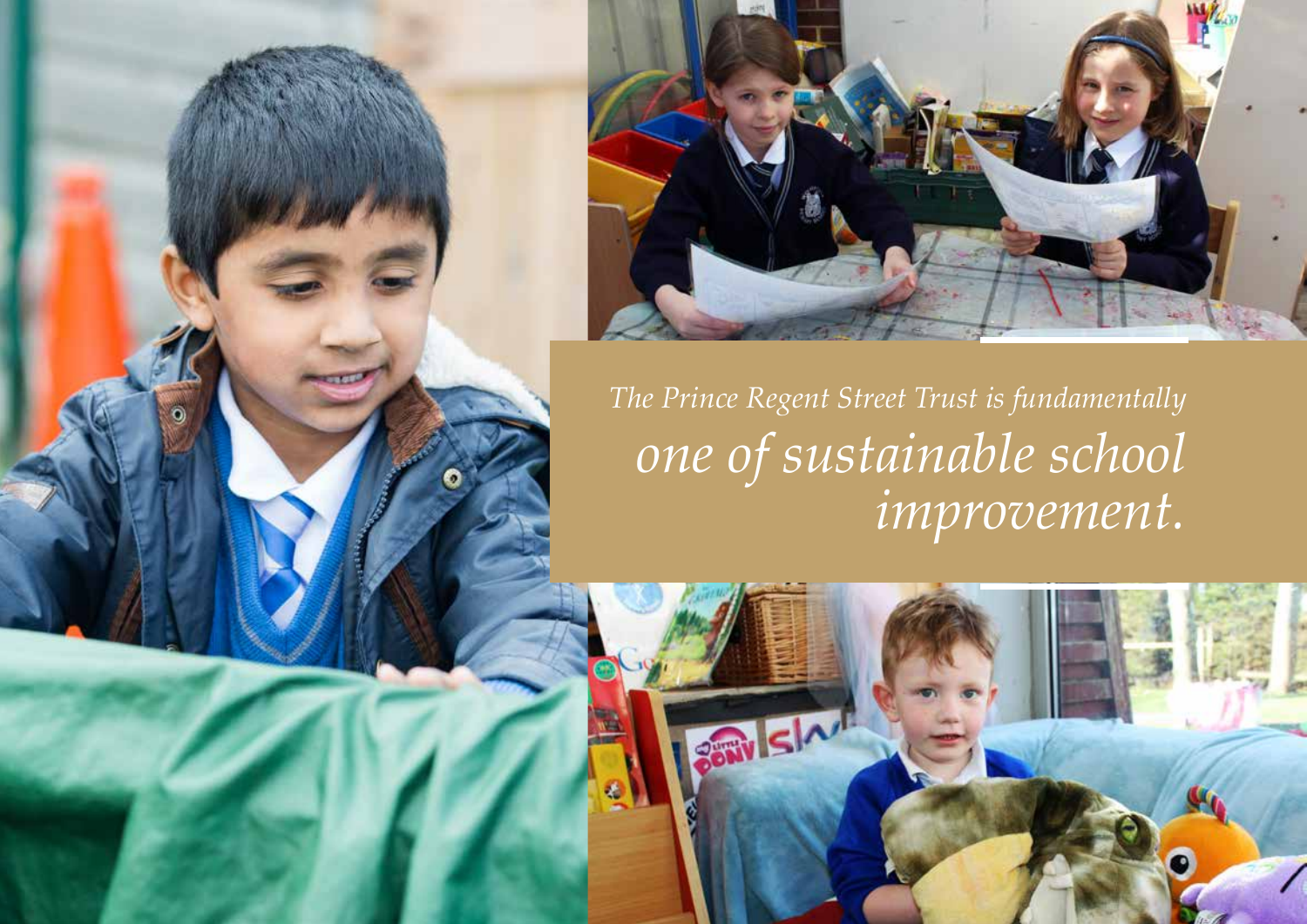

## Trust Principles

*Founded on the Principles of the Primary Curriculum, the Prince Regent Street Trust is a group of three local good/outstanding primary schools with a common purpose.* 

The Prince Regent Street Trust is fundamentally one of sustainable school improvement. All three schools are good and outstanding, yet are very different in so many ways. We feel that having such a variety of different sizes and school make ups will enhance our capacity to support and develop other schools joining the Trust. We have a very successful primary ethos, which enables all children to maximise their potential. We strongly believe that every child has the right to the highest quality Education. Successful schools and their leaders hold the responsibility to work alongside other schools to support improvement. Leaders have a collective responsibility for improving the whole system for mutual benefit. The Prince Regent Street Trust is committed to highly effective working partnerships with school leaders, colleagues, parents and all other stakeholders.

#### **When carrying out its school improvement role the Prince Regent Street Trust will:**

- Hold in regard the schools' autonomy through valuing their self-evaluation and other evaluations
- Create, maintain and foster strong relationships between member schools and the Trust
- Promote a school led system as the principal driver for constructing sustainable school improvement, for sharing good practice and being held to account
- Further the equality of opportunity across the Trust as a whole. Aiming to eliminate discrimination through fostering good relationships
- Intervene at the earliest opportunity and commission bespoke support to prevent schools becoming a cause for concern
- Encourage a genuine sense of shared responsibility with children, parents and other stakeholder in relation to behaviour for learning and attendance
- Take into account the myriad of factors that impact on pupil progress and attainment across all phases
- Promote effective partnership and collaboration, to identify, share and develop outstanding practice
- Support schools in their provision for vulnerable learners within school setting and beyond

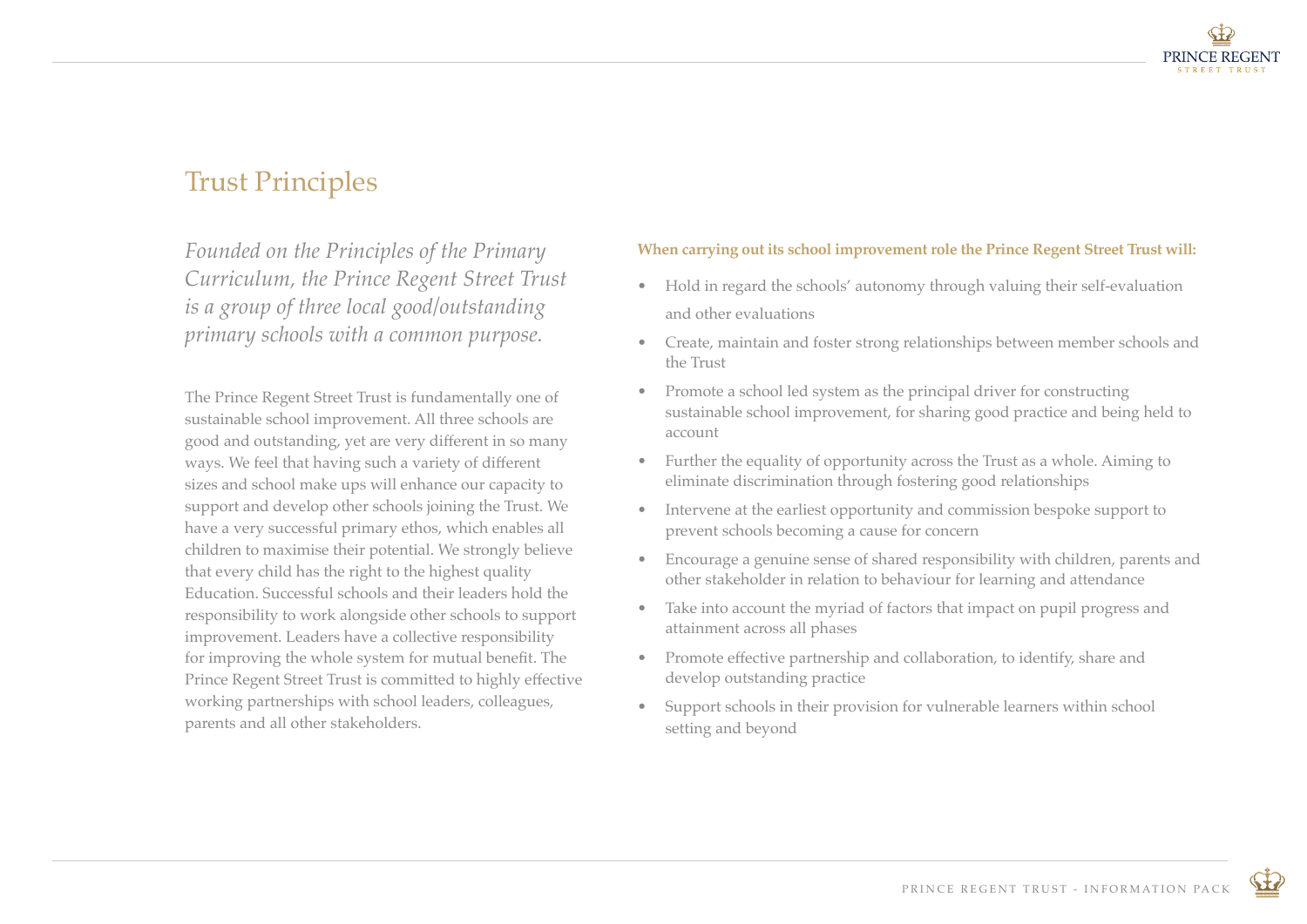

# Roles and Responsibilities

**Head teachers and Local Governing Bodies**

- Head teachers are responsible for providing high quality leadership for their school and for working in line with the National Standards
- Each school also has a Local Governing Body (LGB) who have delegated responsibilities in relation to monitoring, holding the school to account regarding the standards and ongoing school improvement (delegated responsibilities are identified in the individual school's Scheme of Delegation).
- Each local governing body has its individual expertise in working within the different types and size of school which will be shared throughout the Trust.

*Head teachers are responsible for providing high quality leadership for their school and for working in line with the National Standards.* 

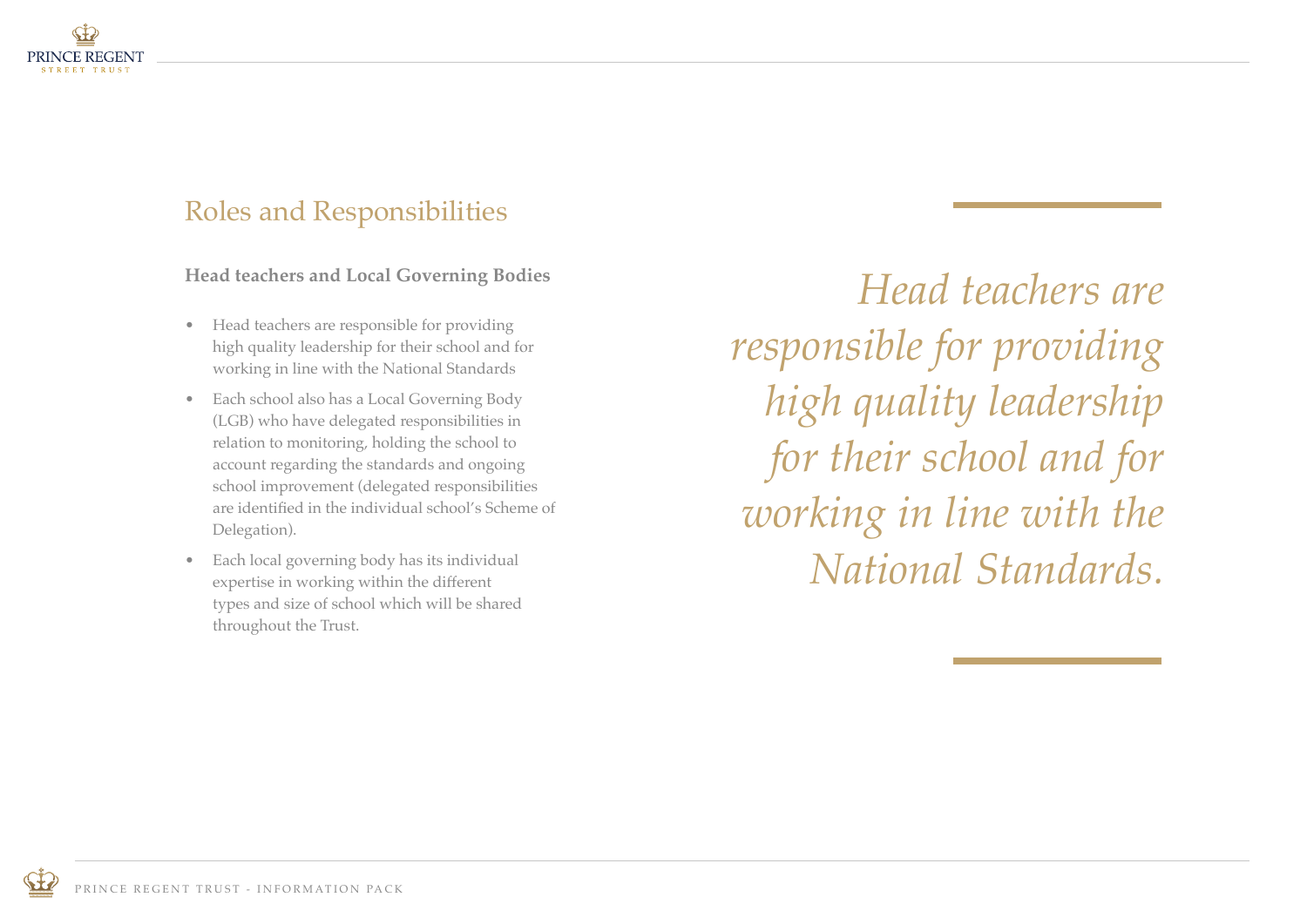

### **The Prince Regent Street Trust Directors**

#### The Prince Regent Street Trust has overall responsibility for:

- Holding the various Trust Leaders to account for ensuring all Prince Regent Street Trust schools improve to become at least good or achieving outstanding, in order to ensure that the very best is achieved for all children.
- Supporting and challenging head teachers and Local Governing Bodies in relation to their delegated roles and responsibilities.
- Holding the Trust to account in relation to its wider responsibilities, and in particular in relation to school and Trust compliance in relation to statutory and legislative requirements.

*In order to achieve this Prince Regent Street Trust needs to know its' schools well, including individual strengths and priorities for development, and in response to this provide support and challenge, for individual schools, proportionate to the assessment of need.*

### In response to this, the Prince Regent Street Trust will play a key role in:

- Carrying out a regular review of data for all trust schools and ensuring swift action in relation to any areas of concern
- Overseeing the outcomes of recent Ofsted Inspections or interim assessments
- Working with individual schools to identify/ agree risks or priorities for development and monitoring the impact of the action taken
- Identifying and agreeing relevant support and intervention for individual schools requiring 'school-to-school support' and ensuring appropriate support and challenge in order to bring about rapid improvement
- Working with individual schools with short term challenges or in areas which put them at risk
- Agreeing and providing CPD and Leadership Development opportunities in line with national priorities or the collective priorities of Prince Regent Street Trust schools.

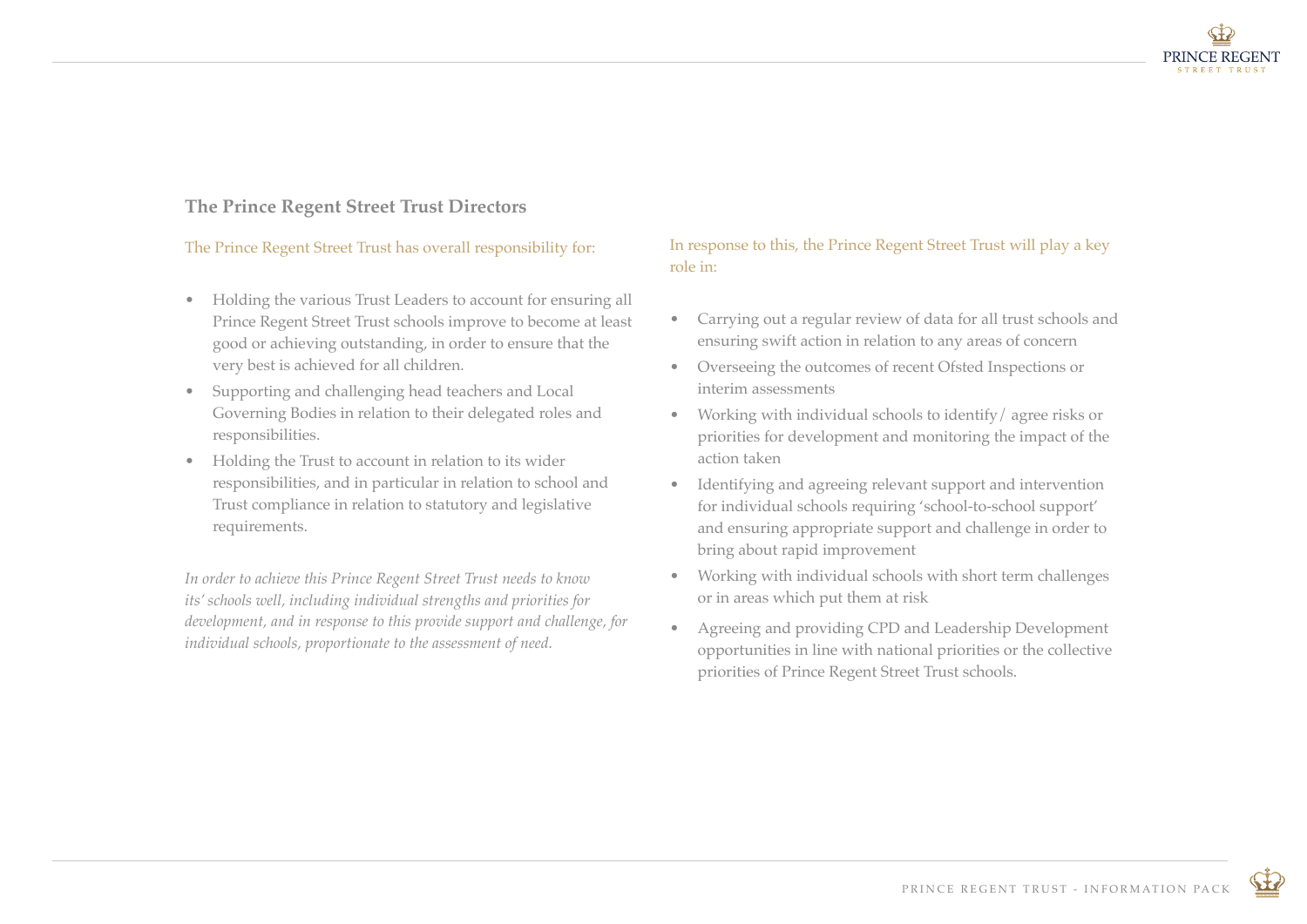#### **The CEO has overall responsibility for:**

- Ensuring all schools in the Prince Regent Street Trust improve year-on-year and that the overall targets for the Trust and individual Trust schools are achieved.
- The Performance Management of Head teachers and Senior Central Team Leaders, and in response to this has a key responsibility to ensure that the Trust has high quality leaders who are responsible for driving school improvement for individual schools and for the trust as a whole.

### **The CFOO** (Chief Finance & Operations Officer)

#### **The CFOO has overall responsibility for:**

- Ensure all Schools have a robust medium to long term budget strategy aligned with the Teaching & Learning and School improvement objectives
- Developing and implementing procedures and policies to ensure efficiencies and compliance across the Trust
- Supporting School staff with training and advice when required, ensuring at least monthly visits to Schools and termly group meetings to share best practise and develop existing systems
- Procure best value for supplies and services across all Schools, where possible centralising to one supplier to ensure efficient practices across Trust
- Support Executive and Senior Leadership with School improvement plans, staff growth and all other areas of School Business M<anagement
- Engage with Trust Partners & Associates to establish strong network and procure supplies and service to align with Trust

### **The CEO Quality Assurance/School Improvement**

**As the Trust grows in size, the distinct roles of quality assurance and school improvement become increasingly separate. In order for the trustees to fulfil their responsibilities in these areas, they will have the following functions:**

- Developing, implementing and driving the School Improvement Strategy for individual schools in the Trust, in line with individual needs.
- Quality assuring and monitoring the impact of school improvement in relation to all schools, including those receiving support from system leaders, and ensuring the on-going cycle of school improvement is effective.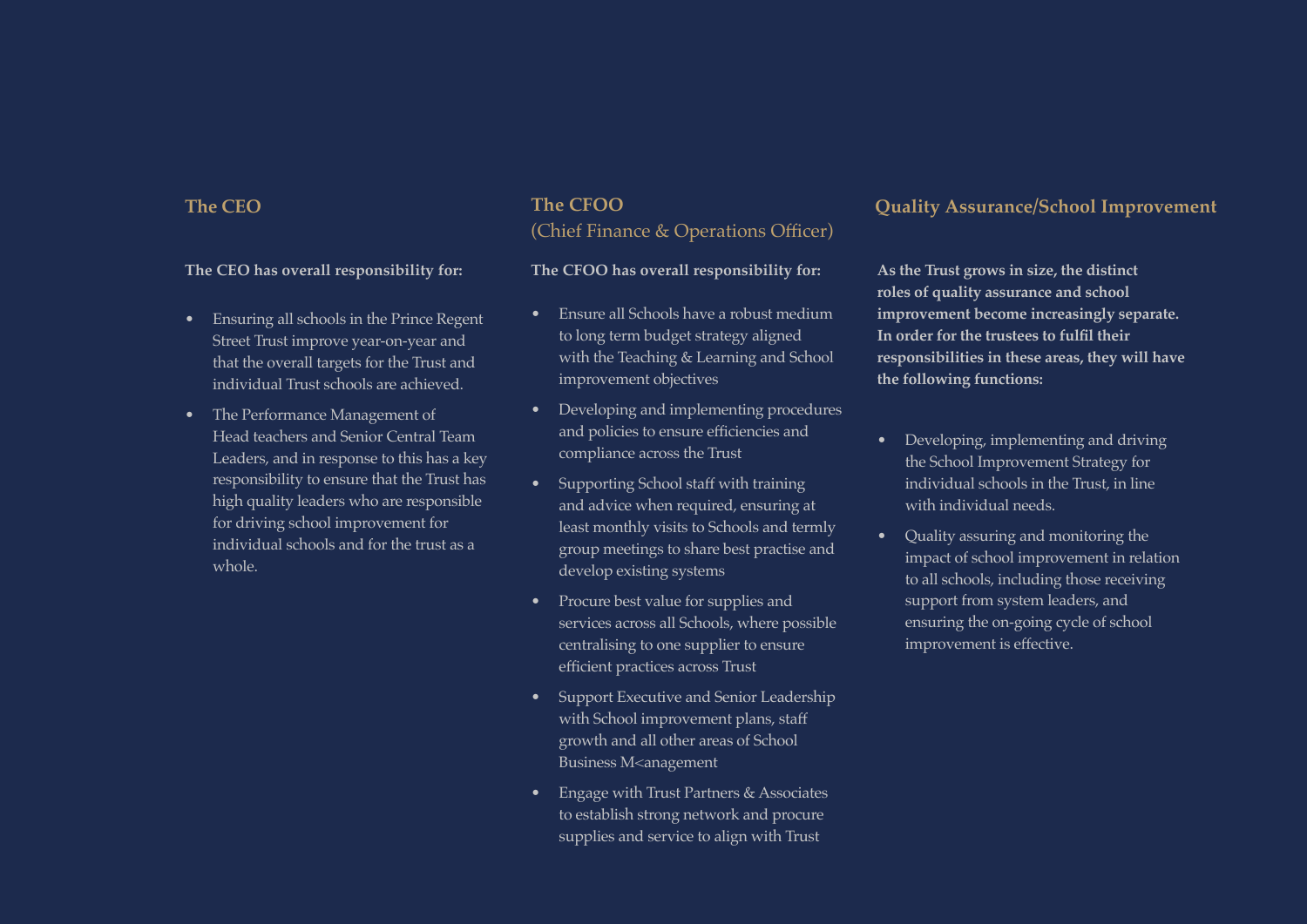#### **Trust Leaders and Specialist Leaders of Education**

- In line with the commitment of the Prince Regent Street Trust to a schoolled-system, the Trust will work with relevant system leaders to provide individual support for schools.
- Opportunities for further SLEs will be available within the Trust.
- These leaders will work in line with the remit of the designated roles and will be responsible for agreeing priorities with the CEO, the external school improvement consultant and the relevant school and for reporting back the impact of their support.

#### **The Trust will support SLEs to;**

- work effectively within their own school and across all Trust schools
- successfully coach and facilitate skills to bring about sustainable improvements
- communicate and use interpersonal skills
- articulate what constitutes 'outstanding' in their field of expertise
- clearly understand how their specialism and skills can contribute to wider school improvement goals
- take an analytical approach to when identifying and prioritising needs
- set and establish new and innovative working practices
- support the growth of leadership capacity in others

### **External Partners**

- The CEO is the main link with the RSC on behalf of the Prince Regent Street Trust
- The Education Funding Agency (EFA) is responsible for funding arrangements in relation to learners from 3 – 11. It is also responsible for monitoring academies and therefore is the named contact for the Local Authorities in relation to specific areas such as safeguarding concerns.
- The Local Authority role, in relation to school improvement, is mainly related to maintained schools. However the Local Authority can discuss concerns it has about particular schools with the RSC, or it may also choose to discuss these concerns with the Trust.
- In addition to this, Local Authorities maintain a central responsibility for SEN and Safeguarding in relation to all schools in the Local Authority Area.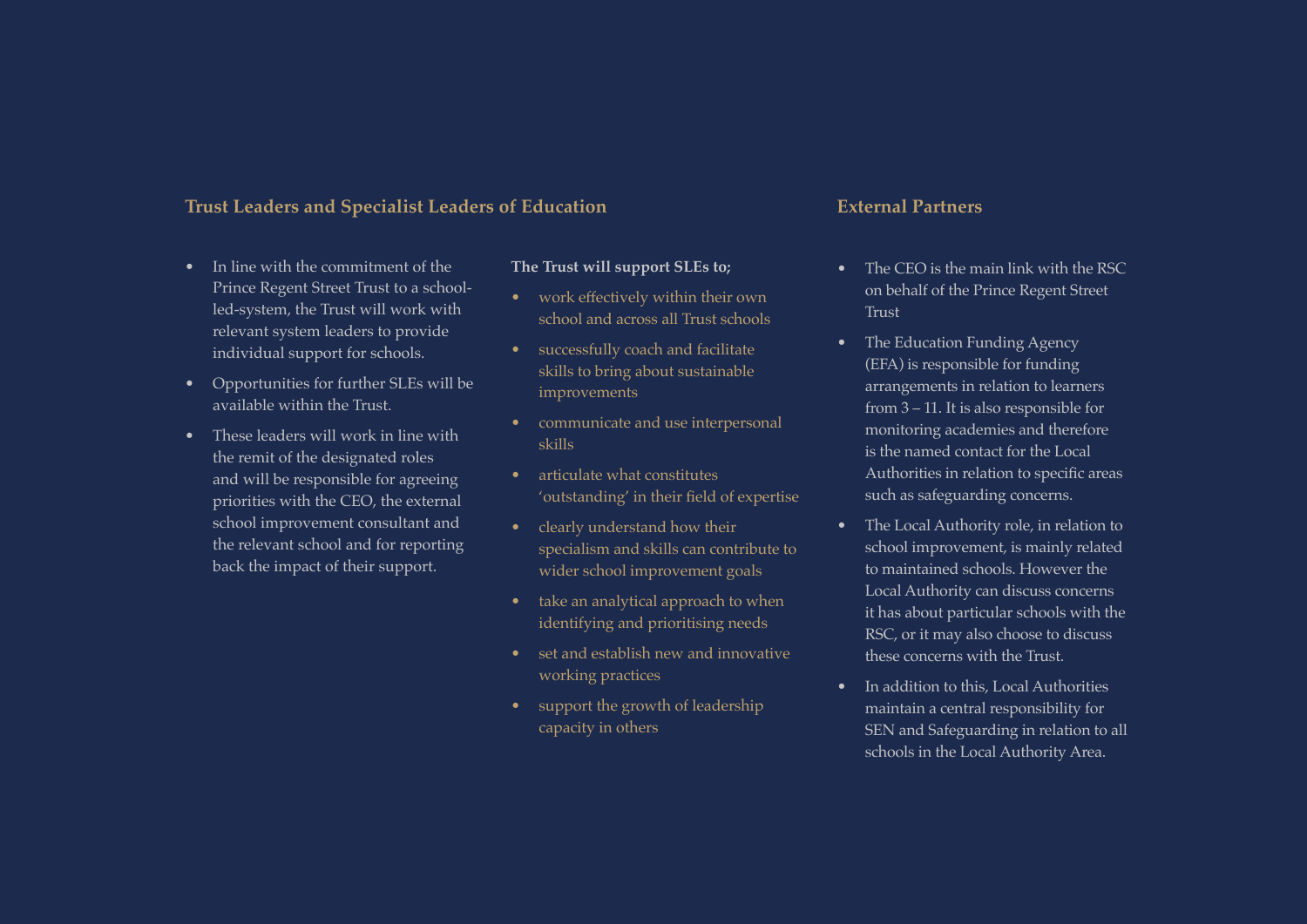*All schools in the Prince Regent Street Trust will receive the 'core offer' from the Trust; this provision will then be bespoke depending on the need.* 

PRINCE REGENT TRUST - INFORMATION PACK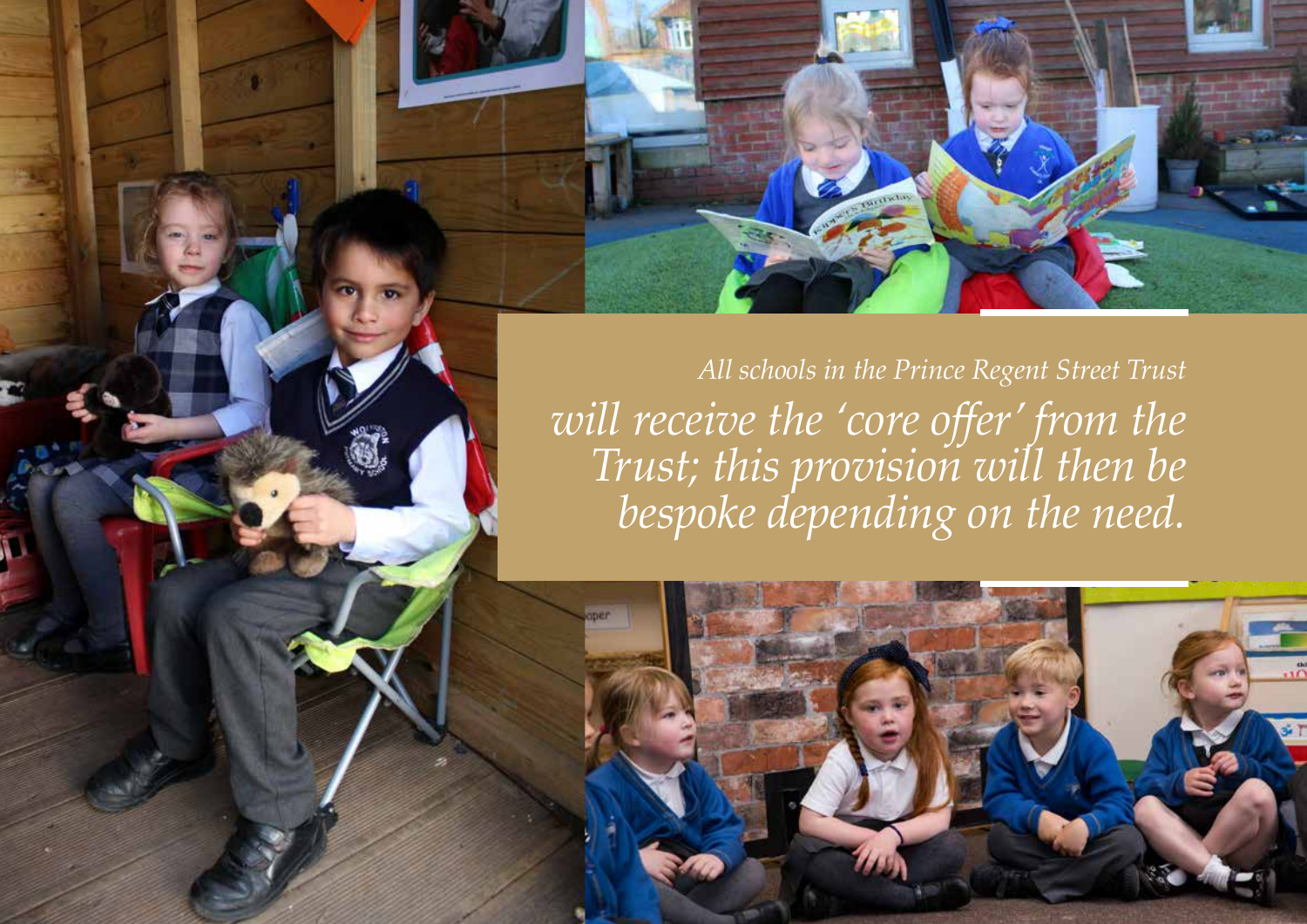

### Prince Regent Street Trust Core Offer

*All schools in the Prince Regent Street Trust will receive the 'core offer' from the Trust; this provision will then be bespoke depending on the need. The length of these visits will vary and will depend mainly on the category of the individual school and the ability of the school to demonstrate its effectiveness in being a 'self-improving school'. The aim is that all schools will receive the core offer, with additional support being targeted in line with the priorities they have identified/ requested. Evidence from each visit will be recorded in a Quality Assurance Visit pro-forma.*

# Monitoring the Impact of School Improvement

**The effectiveness of this strategy will be monitored through:**

- Progress in relation to targets individual school targets and Prince Regent Street Trust targets
- Progress of individual schools in relation to Prince Regent Street Trust Categorisation and Ofsted Outcomes
- Individual School Self-Evaluations
- Evaluation of the Prince Regent Street Trust Strategic Development/ Partnership Plan
- Feedback from head teachers and other relevant leaders

Where a school is identified as 'causing a concern' either as a result of the category the school is placed in by Ofsted or as a result of concerns being identified/raised by the Trust, then the school and governors are required to take the relevant action in order to ensure that they work in partnership with the Trust to address the concerns, and that an appropriate level of progress is made.

If, however, it is felt that the required level of progress is not being made or there is a serious concern in relation to the way the school is managed or governed which is likely to prejudice standards or performance then relevant action/ intervention will be taken by the CEO/ Chair of the Trust Board.

Although the Prince Regent Street Trust hopes that this action will not be necessary, it has a responsibility to ensure all head teachers and governors understand the steps which will be followed by the Trust should there be concerns which they feel are not being addressed.

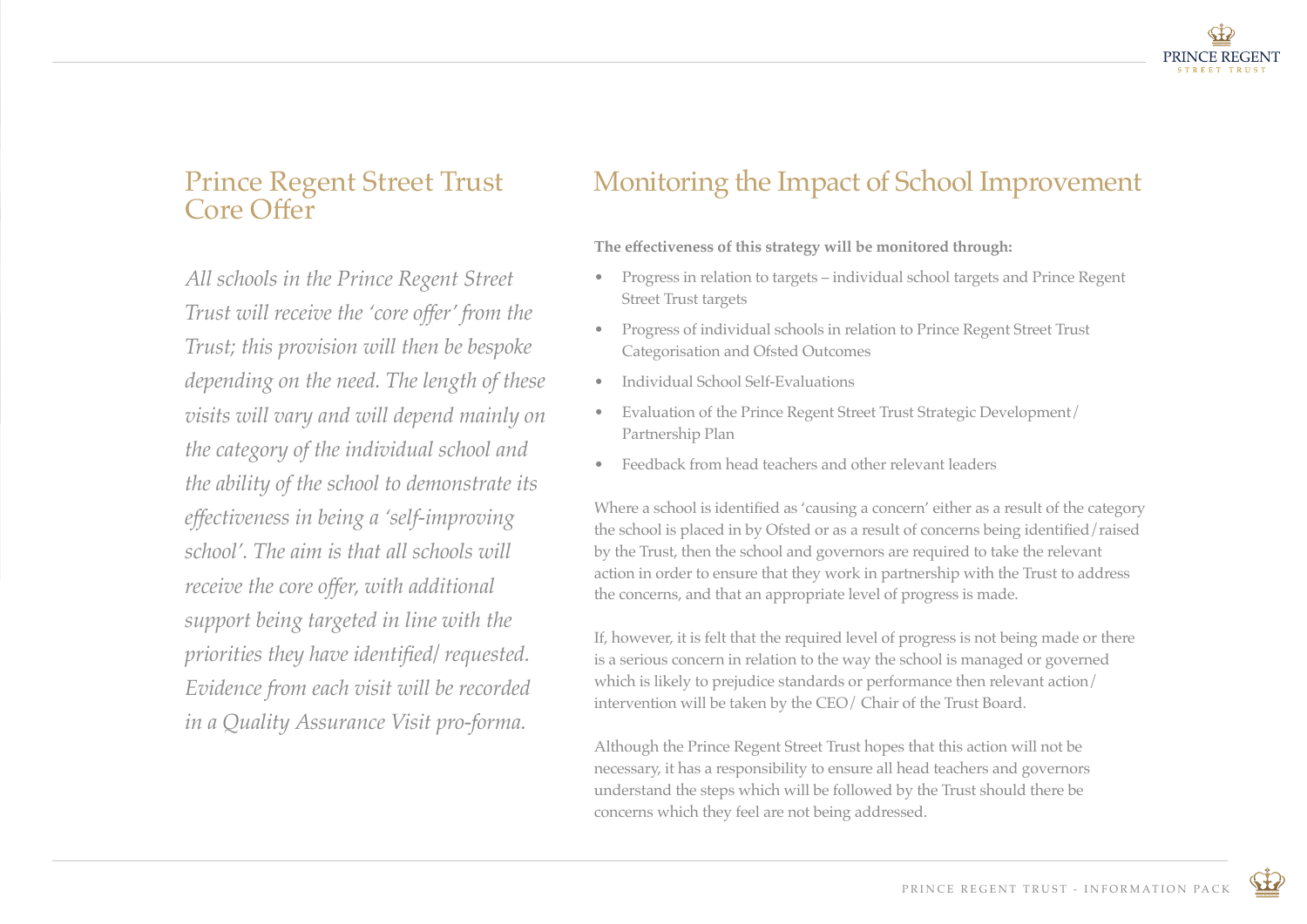

# Communication and Reporting

The following information identifies the opportunities available to communicate with relevant groups.

#### **Head Teacher Board Meetings (every 2 weeks)**

- Chaired by the CEO
- Provides an opportunity for overview information to be provided, for aspects of good practice to be shared, collective priorities to be discussed, actions to be identified and progress towards actions noted
- Provides the opportunity for any updates in relation to Ofsted/ School Inspection Framework to be discussed, including clarity and moderation regarding judgements
- This is supported by a regular written update to all members detailing minutes of the last meeting, agenda for the next and further clarification
- Shares strengths and areas for development in relation to individual schools and the Trust
- Agrees the Partnership Priorities for future development

#### **Quality Assurance Visits**

• Regular meetings with external school improvement consultant, individual schools and annual Peer Partnership Reviews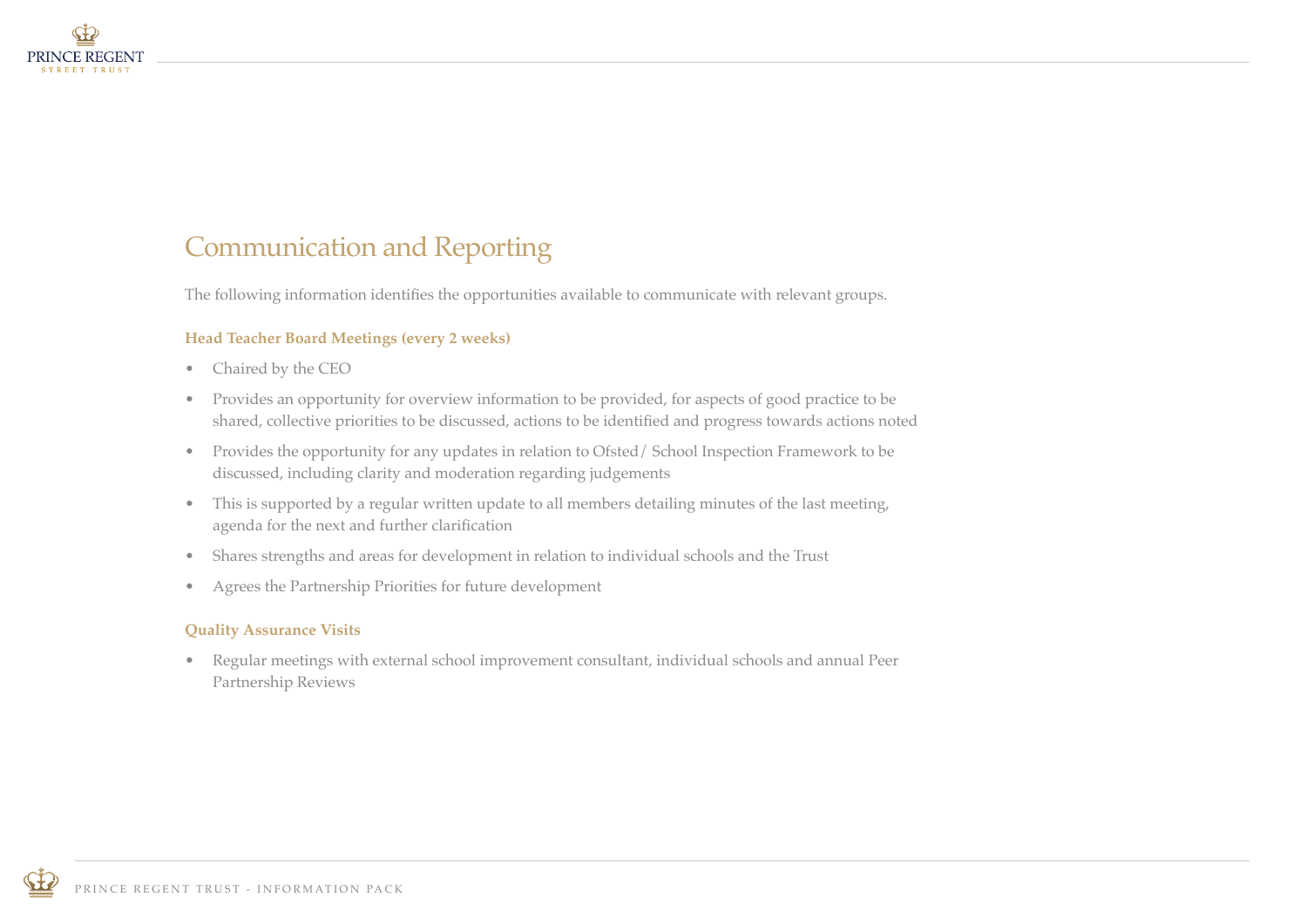

*The Prince Regent Street Trust are responsible for ensuring that individual schools are setting appropriate and challenging targets and therefore will have a responsibility for 'signing off' these targets on an annual basis.*